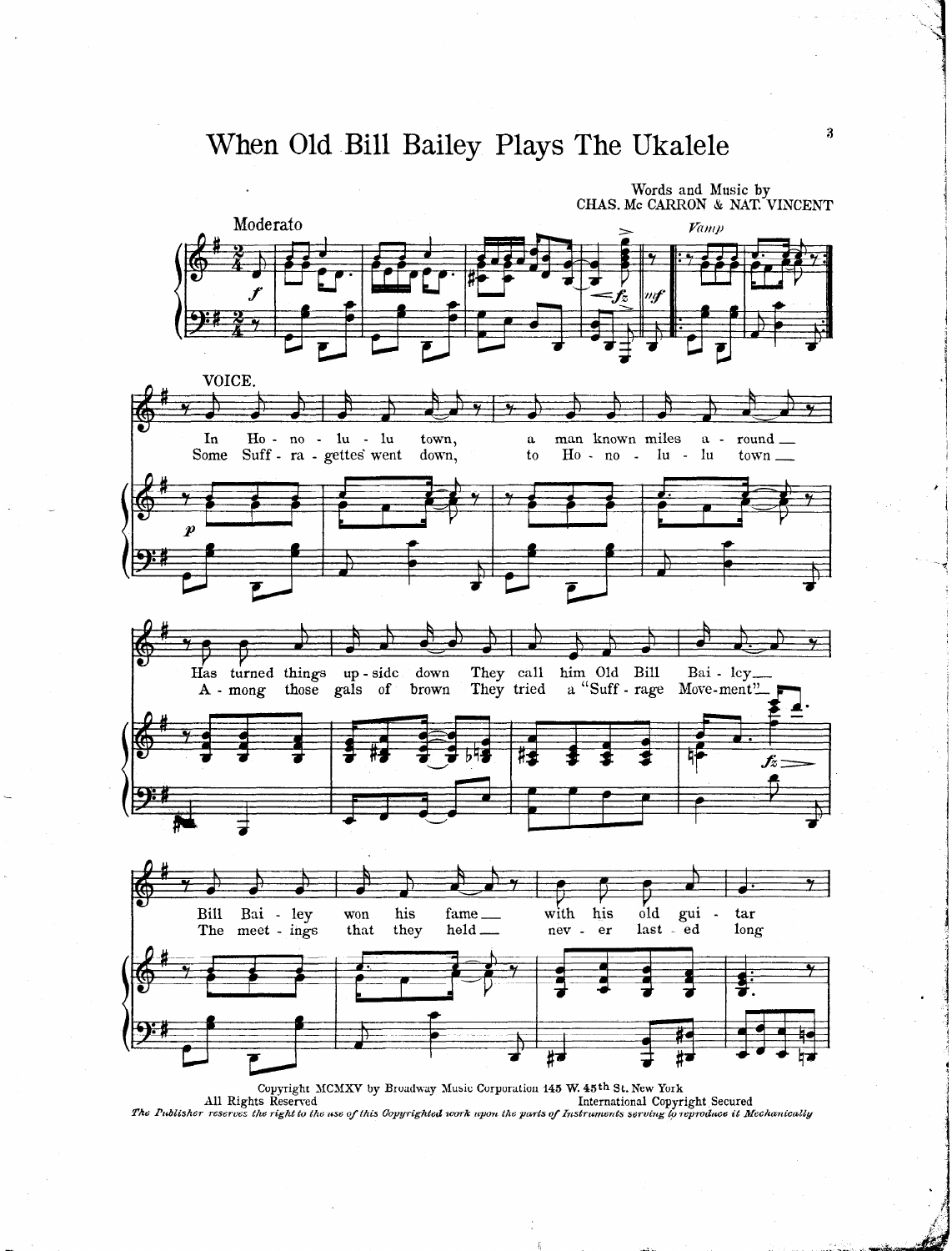







When old Bill Bailey &c

 $\mathcal{N}$ 

 $\frac{4}{1}$